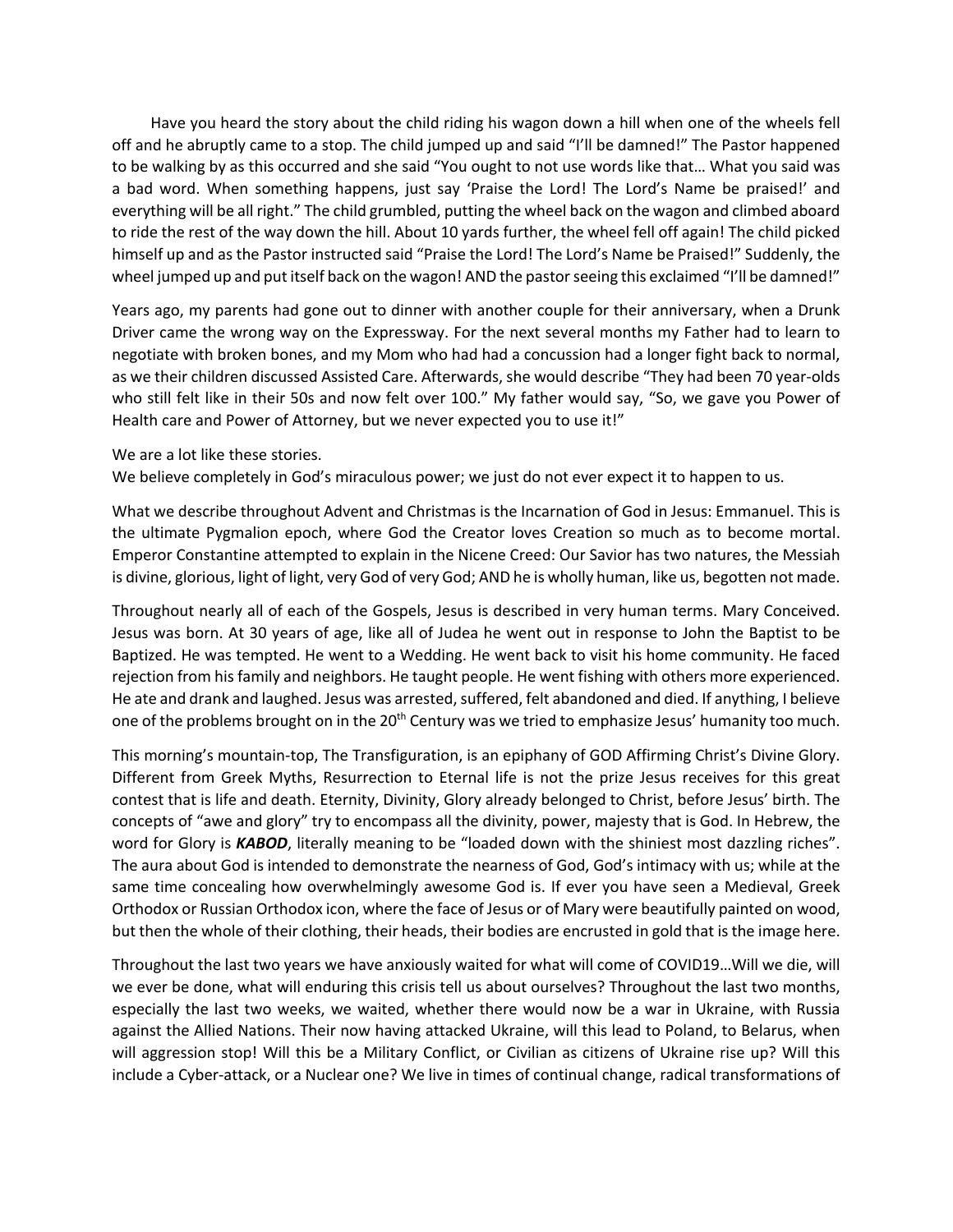our world. The Conflictsin Korea, Viet Nam, Afghanistan, there were no celebrations in the streetsto mark when it was over, we just carried on with the next conflict and the next.

The point of the Day of Transfiguration, is this changes everything! Not simply that on top of Mount Tabor, Jesus' clothes turned white; but that from the Beginning in the Garden of Eden, or Crossing the Red Sea in search of the Promised Land, UNTIL this moment atop the Mountain, ALL Creation had lived and died in their generations; BUT from this moment FURTHER, everything will be seen through Christ's death and resurrection. According to Luke, that is why Moses and Elijah were speaking with Jesus: his Crucifixion and the meaning of his Exodus for Creation. Similar to the two cycles of the Church Year, Christmas and Easter, Preachers divide the Gospels into two parts, His Baptism, The Call of the Disciples, his miracles and healings; versus the latter parts, with miracles and healings and parables all described as "Jesus set his face on Jerusalem", meaning after the Transfiguration what we focus on during Lent is, Jesus saw his purpose in his Crucifixion for us.

Like any good Biblical story, the Transfiguration has 3 parts, climbing up the mountain, the Mountaintop, and coming down afterward.

John Mogabgab was the founding editor of Weavings, A Journal of Christian Spiritual Life which was a special project of The Upper Room Books. Mogabgab describing the Appalachian Trail says that: *"Mountains rise out of valleys in a massive demonstration of power. Ancient, imposing, solid rock, they permit only a footprint in the topmost layer of dust. Mountains wear a succession of ecospheres, from forests to high meadows, to scrub brush and sheer rock, at times adorned with the lace of snowfields. At high altitudes, air becomes thin and climbing, the human body adjusts in many ways, from increasing respiration, to a change in the PH of the blood, to radically boosting the number of oxygen-carrying red blood cells if traveling weeks to the peak."* He describes *"The hardest part is coming to terms with the constant dispiriting discovery that there is always more hill. Being on a hill, instead of standing back from it, you have difficulty seeing what is to come. Between the curtain of trees on every side, the everreceding contour of rising slope before you, and your own plodding weariness, you gradually lose track of how far you have come. Every time you haul yourself up to what you think must surely be the crest, you find there is more hill, sloped at an angle that kept it from view, and beyond that slope is another and another. The elusive summit continually retreats by whatever distance you press forward, so that each time the canopy parts enough for a view, you are dismayed to see that the topmost trees are as remote, as unattainable as before. Ever you stagger on, what else can mortals do?"*

Description of what took place on the mountaintop is exceedingly brief. Jesus, Peter, John and James prayed, and Jesus was changed before them, transfigured in glory. As the disciples awoke from sleep, they witnessed his GLORY and Moses and Elijah with him. And as Simon Peter tried to say something in response to seeing Jesus with Moses and Elijah, a cloud came over them, and a voice came from the cloud: **"This is my Son, whom I have chosen, listen to him**!" Virtually the same words as had been spoken when Jesus was Baptized. The difference being that the disciples heard it this time, but as with many occasions of GLORY, they could say nothing to anyone.

Different from the other Gospels, Luke describes that coming down from the mountain, Jesus finds a man with a son who has seizures something like epilepsy. Now also recall that according to Luke, only the Chapter before: Jesus had given power to the disciples to go out by TWOS to preach and exhort demons, but on this occasion, they did not believe they could, and the disciples were powerless to do anything. And Jesus called the boy, cast out the unclean spirit and healed him, and all were amazed at the GLORY of God.